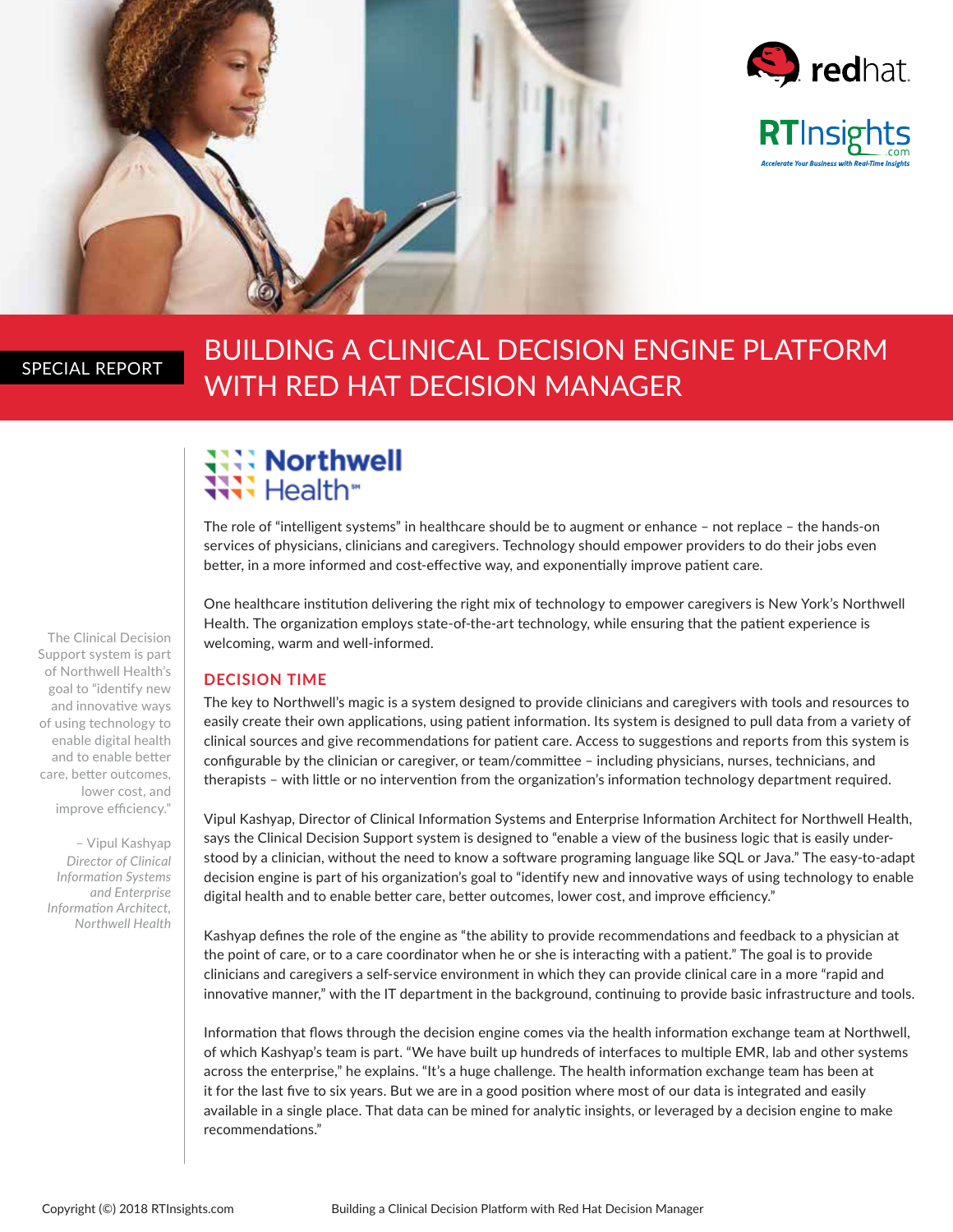

**Red Hat Solutions Used by Northwell Health**

- · Red Hat Decision Manager
- · Red Hat Process Automation Manager
- · Red Hat Enterprise Application Manager
- · Red Hat Enterprise Linux®

The system enables "a business [user] or a clinician to quickly specify the logic he or she wants to be used for monitoring the patient condition and giving recommendations to the caregiver, the care provider, at the point of care."

– Vipul Kashyap

#### **RECOMMENDATIONS**

Northwell's Clinical Decision Support system is built on Red Hat® Decision Manager 7, a decision management platform that simplifies the development and deployment of rules-based applications and services. Red Hat Decision Manager 7, formerly named Red Hat JBoss® BRMS, is the next generation of the company's business rules management offering, which is designed to let organizations quickly build applications that automate business decisions. Red Hat Decision Manager is part of a new generation of low-code development tools that enable users – be they in the healthcare or business professions – to take a more active role in application development, and therefore dramatically accelerate the application development process.

Northwell's decision engine is designed to help identify clinical risk factors for patients and recommends treatment options. The system supports Decision Management Notation (DMN) models, which enable clinicians and business analysts to exchange decision models across systems and organizations.

In its initial rollout, the decision engine delivers recommendations to clinicians and care coordinators in terms of assigning patients to particular care programs. Adoption of these recommendations has been close to 100 percent, Kashyap reports. "When you run the rules, the decision engine identifies the subset of patients who need to be viewed for a particular program. That person appears on a list for a care coordinator to reach out, and make a phone call."

The decision engine "provides recommendations and feedback to a physician at the point of care, or to a care coordinator when he or she is interacting with a patient," says Kashyap. In addition, recommendations are provided "in business- and clinician-friendly terms. If the recommendation is for the physician to order a particular lab test, or to remind the care coordinator that the patient has not done a lab test, it will provide the reasons why it thinks so. The physician or the care coordinator will be able to decide whether to accept the recommendation or overrule it."

#### **RAPID DEVELOPMENT**

The decision engine is intended to encourage the rapid development of configurable, reusable functionality for identifying patients for enrollment into care management programs, providing and updating complex decision support rules and models without IT intervention. Employing Red Hat partner, Trisotech's DMN authoring environment, the decision engine enables Northwell Health clinicians to add insights right into applications, with support from a knowledgebase built into the system.

It is intended to provide clinicians tools with which they can easily design their own applications and formulate business rules. The functionality is also being exposed through an API that will make it available across all locations and settings. The system enables "a business [user] or a clinician to quickly specify the logic, he or she wants to be used, for monitoring the patient condition and giving recommendations to the caregiver, the care provider, at the point of care," Kashyap explains.

In the early stages of the decision engine rollout that is currently taking place, Kashyap's team is first targeting the "power user" clinicians and caregivers, who already have some in-depth understanding of technology and programming. "The power users will create the business logic, test it, and tune it," Kashyap says. "The next step will be to further simplify the creation of business logic so end-consumer types of a physicians may be able to specify some limited types of logic. For example, we can provide them with template forms for building the logic." Already, the system is enhancing "the understandability of the decision model and the ability for a clinician to test and refine the model in the authoring interface," says Kashyap.

Building the decision engine and its capabilities is an evolving process that will continually be refined and improved as time goes on. As Kashyap relates, the development process itself "involved vetting out the architecture for transforming data into an expected input and to process the output of the REST-based API." The major challenge encountered was "primarily around the scaling of the system – which involves retrieving data from the different data stores and transforming it into the format and data model expected by the REST API," he relates.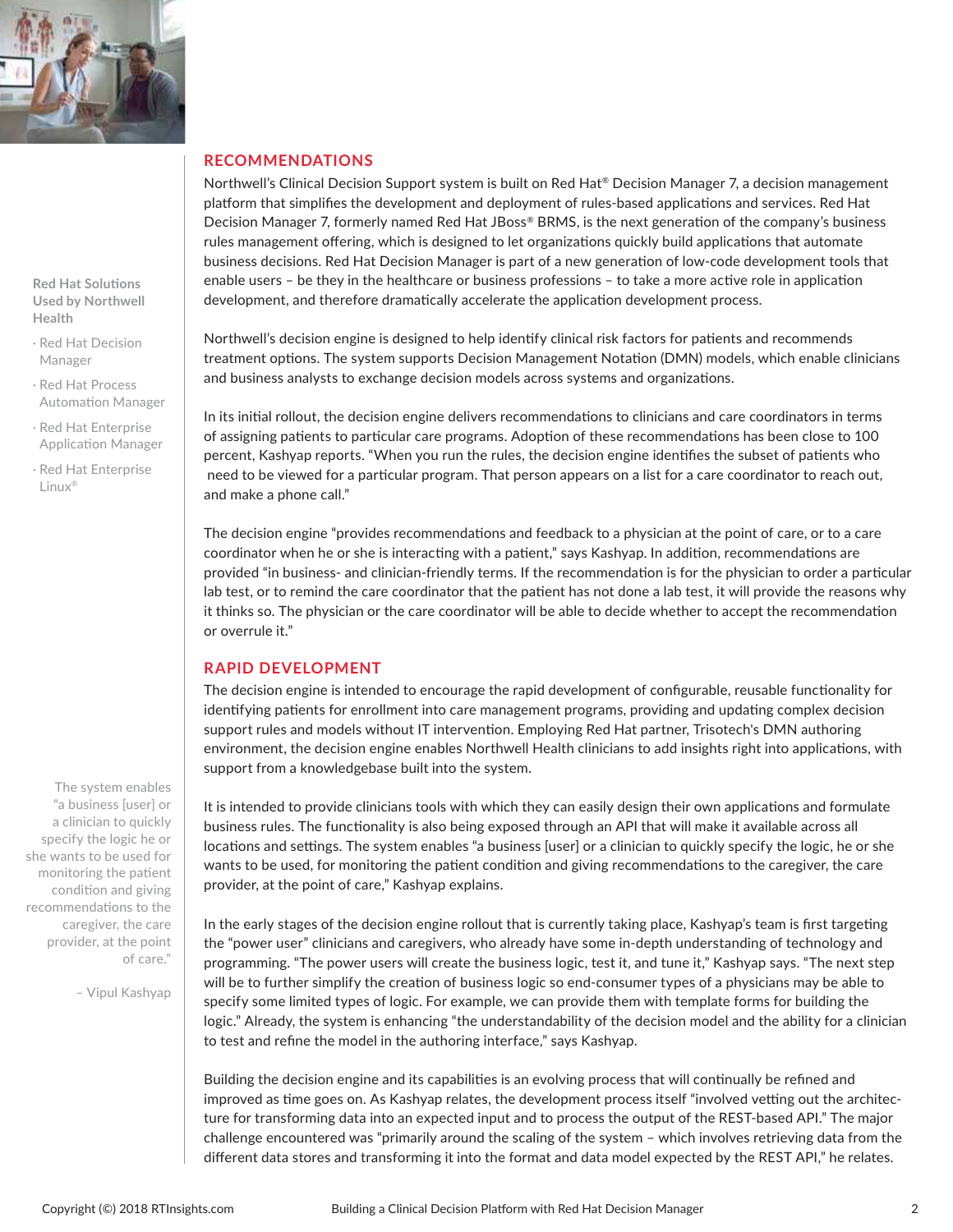

"At the point of care the physician would not only see the recommendation, but would also see the reasons why the engine is making that recommendation, in clinician- and business-friendly terms."

– Vipul Kashyap

#### **DRUG INTERACTIONS**

Drug interactions is a leading example of an area in which the decision engine will provide early value, increase care and potentially save lives. This has been one of the most challenging aspects of healthcare, as many drugs are available that help manage or cure many diseases or conditions. However, many physicians – with private practices as well as hospital settings – will prescribe drugs without awareness of other drugs a patient may be taking, unless verbally informed or alerted by the patient or his or her pharmacist.

With its Clinical Decision Support system, Northwell Health will be able to tackle this issue head-on, providing informed recommendations about the risks of various interactions, along with patients' treatment regimens and histories. To build a model addressing drug interactions, the clinician would open up an authoring interface and specify rules and logic around "drugs which a patient is already taking, and drugs which are being ordered," Kashyap explains. "Then that power user will test the logic for false positives and false negatives, and further tune it, identify the actions to be taken when a drug interaction is discovered, within in the context of a clinical walk-through."

After the authoring and testing phase, the model is published to the system, and deployed in the context of a clinical workflow that includes data from the patient's electronic medical records. "For example, maybe the physician is ordering a particular drug to the order entry system, which interacts with a drug which is already part of the patient's record, and it issues an alert: 'please consider this drug before you order and here is the reason why,'" Kashyap explains. This example also illustrates the flexibility of recommendations, he continues. "At the point of care the physician would not only see the recommendation, but would also see the reasons why the engine is making that recommendation, in clinician- and business-friendly terms."

#### **FUTURE VISION**

Looking forward, Kashyap sees great potential in employing the decision engine to support mobile apps, mobile devices and health monitoring equipment, in which patients can be monitored 24 hours a day and tracked in real time. This will bring clinical, financial and wellness data into a common environment. "We had a successful prototype in which we have been able to integrate eight different devices into health information exchange, and use that to trigger rules, to make recommendations."

Kashyap reports his team is now searching for is a first clinical use case on which to build the remote monitoring capability into the decision engine. However, this phase of the project will take more time. "It would require some changes in our IT infrastructure, we would need to add additional functionality, and it may end up changing some policies on how much to trust the data on making a decision, and maybe have the potential to change some clinical workload. So, we have to be careful about introducing it into the clinical enterprise."

Mobile apps that access information and recommendations from the decision engine are being deployed on two levels. "They are two types of mobile apps – one is the wider-facing mobile apps, which, for example, which can send clinicians notifications about lab results and patients. For the most part, those apps are very well designed, and physicians are pretty comfortable with them. They don't need training, because everyone knows how to go on an app and order a book these days." The other category of mobile app, which is to be used by patients, is still a challenging area, Kashyap adds, as it may be "a challenge to get patients an affordable device and also to get them using it. There is potential value but in achieving the value, there might be some investments required. There are practical issues which need to be addressed before we can incorporate these technologies into [the] mainstream."

Work continues on tweaking the capabilities of the decision engine to open up capabilities and greater ease of use to clinicians and caregivers. Kashyap's plans include developing "a common mechanism to represent decision models which may be implemented in a wide variety of implementation languages, such as those related to business rules." Further down the road, he sees an opportunity for also integrating financial exchange data into the system, to develop a more holistic picture for business-related decisions.